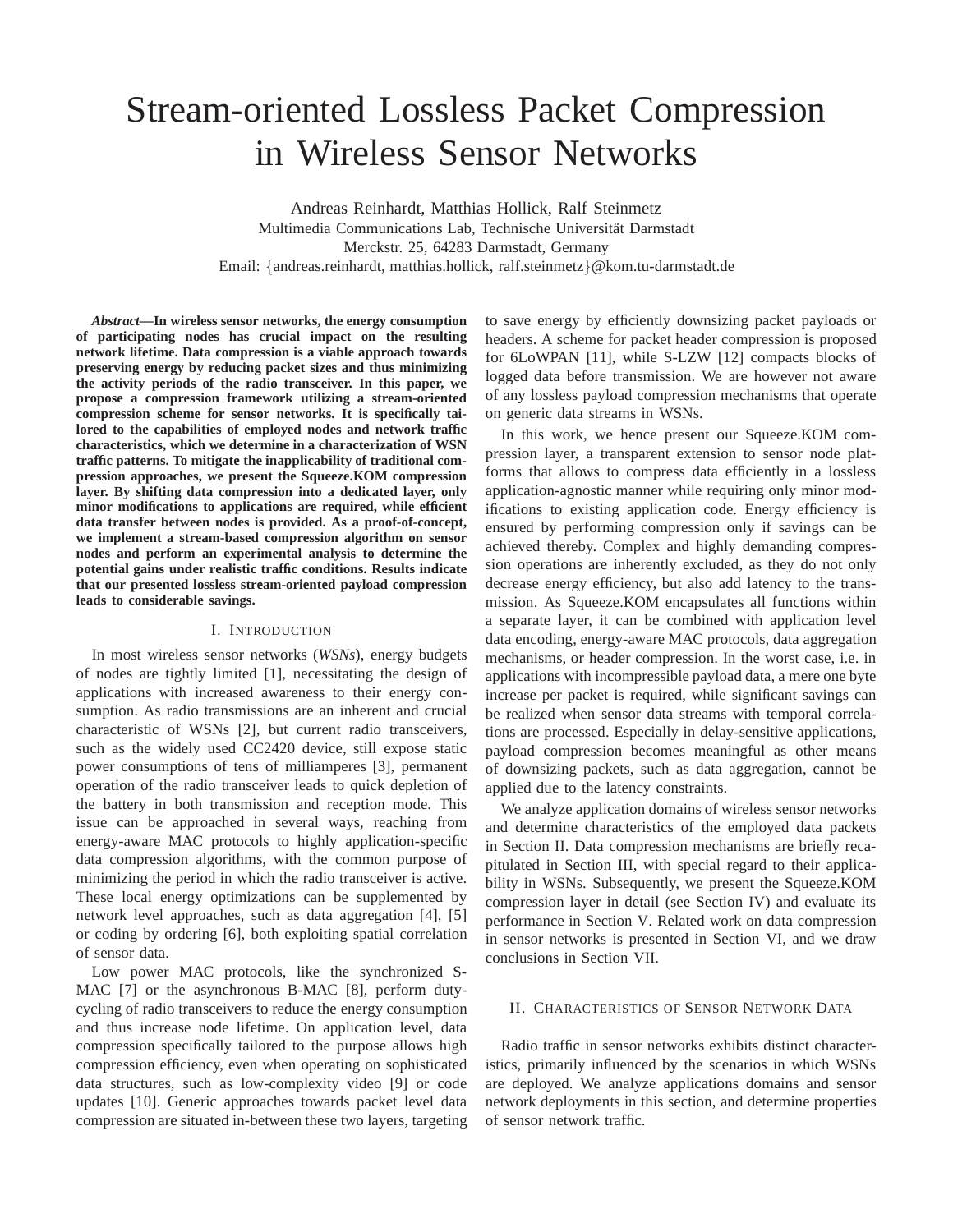## *A. Sensor Network Application Domains and Deployments*

The design space for sensor networks is multi-dimensional [13], and existing applications can be located anywhere within this scope. Estrin et al. have identified application areas for WSNs in [14] and [15], including environmental and physiological monitoring, precision agriculture, smart spaces and inventory tracking. While in monitoring scenarios, sensor readings are commonly transferred to an external sink node, where they are centrally collected and analyzed [16], networks can also operate in ad hoc fashion, exchanging sensor readings and performing data processing on a local scale. In both cases, sensor readings taken from the physical environment surrounding the node are the predominant type of traffic on the radio.

In the Great Duck Island project, data packets were composed of a 25 byte payload containing temperature, humidity, barometric pressure, and light level readings [17]. In GlacsWeb, Martinez et al. deployed probes with temperature, pressure, orientation, external conductivity, and strain gauge sensors into a glacier [18], and transferred their readings in a 16 byte payload. The social behavior of zebras was tracked in ZebraNet [19], where GPS coordinates were transferred to a base station in packets of 64 bytes each. The SATIRE body area network targets to trace human activity patterns and keep track of the current location [20]. To cover rapid movements, it collects sensor readings at a rate of 55 packets per second with a payload size of 68 bytes each.

#### *B. Data Characteristics in Wireless Sensor Networks*

The prevalence of sensor readings in the payload of radio packets is a distinct characteristic of WSNs. As opposed to random values, sensor data originating from the physical environment often exhibits correlation in both spatial and temporal dimensions. Depending on the physical phenomenon of interest, readings may change slowly (such as humidity values), or even remain steady for long periods of time (e.g. location information in a network with low node mobility).

Spatial correlation is commonly addressed by means of clustering and data aggregation, effectively reducing the number of packets required to transfer data from a specific region within the sensor network to the destination. In contrast, temporal similarities of successive sensor readings make the resulting stream of data well suited for compression. The applicability of data aggregation is limited in some scenarios, like inventory tracking and user-centric sensing, where different users or objects within close proximity to each other will most likely return different sensor data. However, the temporal resemblance of sensor data is not affected hereby, so stream-oriented compression can still be applied to exploit this property.

Small packet sizes are a second inherent characteristic of sensor networks, and need to be considered specially. Sensor nodes fitted with IEEE 802.15.4 compliant transceivers are limited to a maximum packet length of 127 bytes, as defined by the standard [21]. Furthermore, these packets are typically addressed to a small set of recipients, predominantly nodes on the route to the sink, or local neighbors. A last



Fig. 1. Common sequence of compression steps

characteristic aspect of sensor networks is the frequency of packet transmission; while data in environmental monitoring applications is often transmitted periodically or at the request of other nodes, other applications, such as directed diffusion [22], follow a push-based approach where the availability of requested sensor information initiates a transmission.

# III. APPLICABILITY OF DATA COMPRESSION

Research on reducing the size of executables and data files has been conducted for many years to save valuable space on costly storage devices. After Ziv and Lempel presented their LZ77 algorithm in 1977 [23], many further approaches have been made towards compressing data. For a complete reference, we refer the interested reader to [24], while we only regard algorithms suited for sensor nodes, i.e. devices with tight resource constraints, at this stage.

Two kinds of compression algorithms exist: While *lossy* compression is used to achieve significant savings at the cost of distorted or lost information, *lossless* compression algorithms ensure that compressed data can be entirely restored. We focus on lossless data compression in this paper, as many sensor network applications are susceptible to errors introduced by lossy compression. As lossy compression algorithms additionally require information about both the targeted precision and the structure of the data to be compressed to minimize the loss of accuracy, they can not be applied in the desired applicationagnostic manner and are thus not investigated in further detail.

#### *A. Lossless Data Compression*

Most lossless data compression algorithms comprise the sequence of actions shown in Fig. 1. In a first *preprocessing* step, data structures are re-arranged to increase their compressibility by reversibly rearranging the bytes. The most common algorithms include Move-to-Front (*MTF*) coding [25], and the Burrows-Wheeler transformation (*BWT*) [26], although a variety of modifications and alternatives are known (cf. [27]).

Subsequently, data *compression* takes place, reducing the size of the preprocessed data by eliminating redundancies. Run-length encoding (*RLE*) is a technique to reduce multiple successive appearances of the same symbol within an input string by replacing its repetitions with an appearance count field. The more complex LZ77 [23] and LZW [28] algorithms compare sequences in the input data to elements contained in a sliding window or a dictionary, respectively, and replace matching elements by according references.

The main compression operation is then followed by an *entropy coding* step that reduces the entropy of the output data. Range Coding (*RC*) reduces the information entropy by iteratively dividing a finite length number range proportionally to the occurrence count of all symbols within the input, and generates a single floating point number representing the entire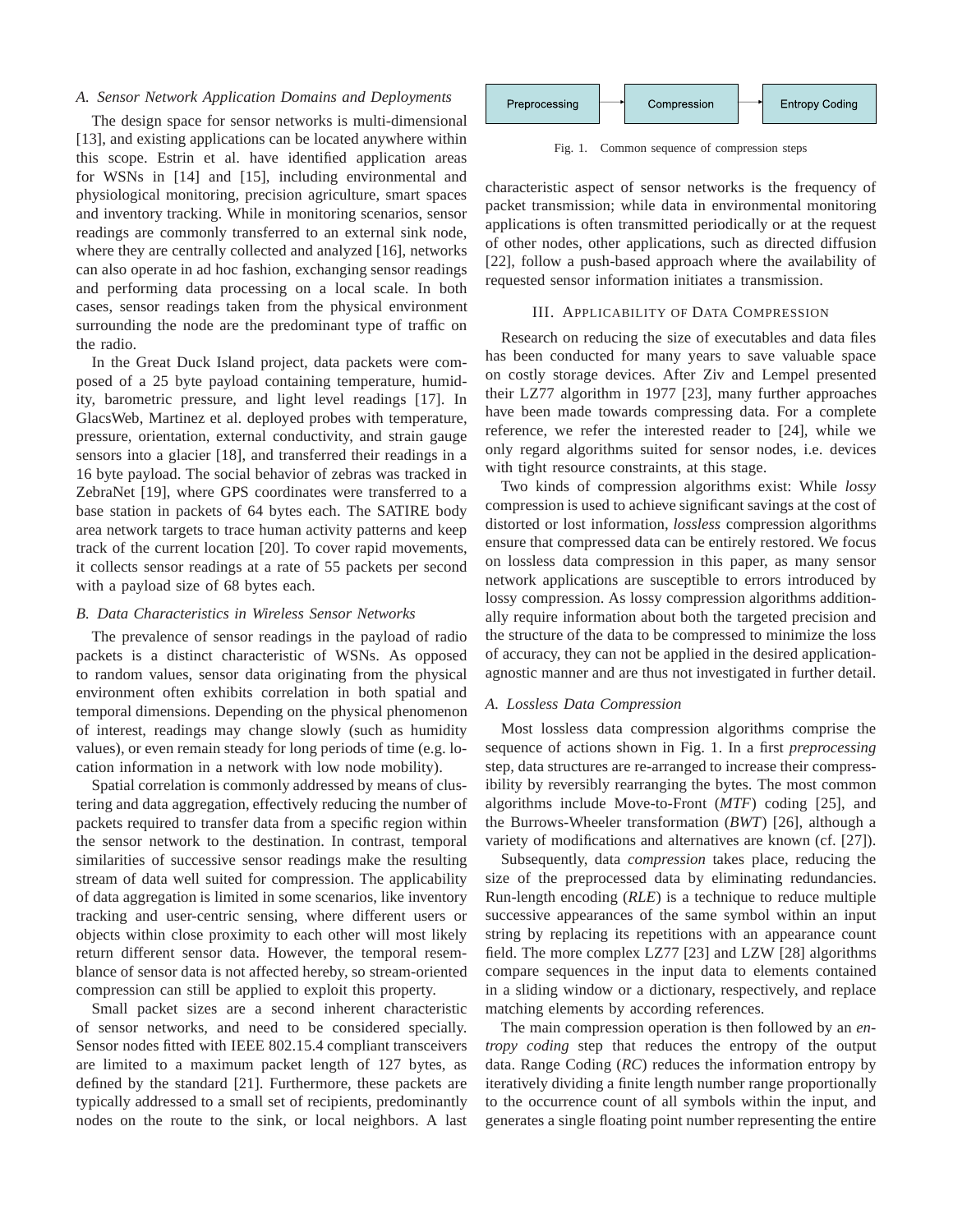TABLE I MAXIMUM ACHIEVABLE COMPRESSION RATIO FOR PERMASENSE DATA

| Compressor        | Output Size  | Bytes per Packet | Output Ratio |
|-------------------|--------------|------------------|--------------|
| Uncompressed      | 591900 bytes | 30 bytes         | 1.0          |
| <b>GZIP</b>       | 263746 bytes | 13.37 bytes      | 0.45         |
| BZIP <sub>2</sub> | 297340 bytes | 15.07 bytes      | 0.50         |
| 7-Zip LZMA        | 149078 bytes | 7.55 bytes       | 0.25         |
| 7-Zip PPMD        | 284232 bytes | 14.40 bytes      | 0.48         |

input sequence. A Huffman tree contains bit representations of used symbols, with their length inversely proportional to the frequency of their occurrence within the input stream. Entropy decoders either need the used symbol dictionary in advance, or operate on a static dictionary with strongly decreased coding gain. This limitation can be overcome by using adaptive coding approaches, e.g. dynamic Huffman codes [29].

As nodes in wireless sensor networks are generally fitted with low-power microcontrollers to allow for long lifetimes when operated on batteries, they are limited in terms of both CPU speed and available memory. Especially when applications with high memory demands are run on sensor nodes, additional data compression algorithms must expose small code and memory footprints. All algorithms presented in this section have been selected with regard to these constraints.

# *B. Compressibility of Sensor Data*

The limited memory and computing resources on sensor nodes, and the precondition that data compression must be efficient in terms of energy consumption, prove many generic compression algorithms inapplicable. We have applied aforementioned compression algorithms on packets taken from the PermaSense project [30], the data being present in a packet of 30 bytes length with the structure shown in Fig. 2. Concisely, a 2 byte sequence number is followed by ten sensor readings of 2 bytes each, and the packet is terminated by an 8 byte timestamp.

| Bvte 0 |  |                                                          |  | 21 | -22 | -29 |
|--------|--|----------------------------------------------------------|--|----|-----|-----|
|        |  | +------+-----+------+----+ - +----+-----+----- - - ----+ |  |    |     |     |
|        |  | Sequence#   Sensor Readings   Timestamp                  |  |    |     |     |
|        |  | +-----+-----+-----+----+ - +----+-----+----- - - ----+   |  |    |     |     |

Fig. 2. Sample packet structure from the GSN PermaSense project

We have downloaded the data measured by PermaSense node 2036 from 15 November through 15 December 2008, yielding 19,730 packets, and analyzed the data set regarding its overall compressibility. The results are shown in Table I. It becomes clear that depending on the employed compression type, savings of up to 75% can be achieved when compressing the data in its entirety and making use of adaptive statistical compression techniques. Subsequently, the packets have been compressed one by one by a number of different combinations of the presented algorithms, and average resulting output sizes are shown in Table II. It is obvious from the results that only some sequences employing range coding provide results that are slightly smaller than the corresponding input data. However, in the worst case, the output was twice as large as the input, clearly disqualifying these compression mechanisms on a per-packet basis for sensor network traffic.

TABLE II OUTPUT SIZE AND COMPRESSION RATIO OF PERMASENSE DATA

| Operation<br>Sequence | None               | Entropy Coding<br>Huffman | Range Coding       |
|-----------------------|--------------------|---------------------------|--------------------|
|                       | 30 bytes $(1.0)$   | 47.4 bytes (1.58)         | 28.7 bytes (0.96)  |
| <b>MTF</b>            | 30 bytes $(1.0)$   | 51.4 bytes (1.71)         | 28.9 bytes (0.96)  |
| <b>BWT</b>            | 34 bytes (1.13)    | 50.6 bytes (1.69)         | 31.9 bytes (1.06)  |
| <b>RLE</b>            | 31 bytes (1.03)    | 47.9 bytes $(1.6)$        | 29.5 bytes (0.98)  |
| LZ77                  | 49.4 bytes (1.65)  | 60.6 bytes (2.02)         | 42.2 bytes $(1.4)$ |
| LZW                   | 32.6 bytes (1.09)  | 31.8 bytes (1.06)         | 31.8 bytes (1.06)  |
| <b>MTF RLE</b>        | $30$ bytes $(1.0)$ | 52.2 bytes (1.74)         | 29 bytes (0.97)    |
| <b>BWT RLE</b>        | 37.5 bytes (1.25)  | 52.1 bytes (1.74)         | 34.5 bytes (1.15)  |
| MTF LZ77              | 49.4 bytes (1.65)  | 60.6 bytes (2.02)         | 42.2 bytes $(1.4)$ |
| <b>BWT LZ77</b>       | 49.4 bytes (1.65)  | 60.6 bytes (2.02)         | 42.2 bytes $(1.4)$ |
| <b>MTF LZW</b>        | 32.6 bytes (1.09)  | 58.6 bytes (1.95)         | 31.8 bytes (1.06)  |
| <b>BWT LZW</b>        | 32.6 bytes (1.09)  | 58.6 bytes (1.95)         | 31.8 bytes (1.06)  |

## IV. THE SQUEEZE.KOM COMPRESSION LAYER

Packet compression can assist in maximizing the lifetime of WSNs by reducing the energy consumed by radio transmissions. The analysis of sensor data compressibility has however made clear that compression algorithms operating on an individual packet cannot achieve high compression gains due to the limited correlation between its payload contents.

We address the problem of limited compressibility by a different approach, exploiting the inherent characteristics of surveilled physical environments. As many environmental parameters exhibit high temporal correlation with slow changes over time, two packets sent successively can be expected to bear strong resemblance to one another. Based on transferring these differences between packets in a compressed way, the Squeeze.KOM sensor network compression layer can achieve compression gains superior to plain packet compression while consuming a modest amount of sensor node resources only. This is different from compression layers present in other radio stacks, such as the KSN RadioStack [31], which uses the DEFLATE [32] algorithm with a default window size of 32 kilobytes on all outgoing data.

#### *A. System Overview*

Squeeze.KOM is a transparent compression layer that can be seamlessly integrated with existing node platforms and applications, as it replicates the interfaces provided by the network layer. This necessitates only small modifications to the application code, allowing to adapt existing applications to the new layer easily. Operating on unidirectional streams of data additionally allows to exploit computational heterogeneity of platforms by selecting compression parameters with regard to a node's capabilities. A detailed overview of the elements in the compression layer is depicted in Fig. 3.

Packets originating from the application are separated in header and payload fields and forwarded to the core component of the layer, the compression framework. A comparison of the payload to a set of previously sent packets stored in a local transmission history allows the framework to determine whether transmitting a differential packet is feasible. If so, the payload is replaced by a reference to the most similar history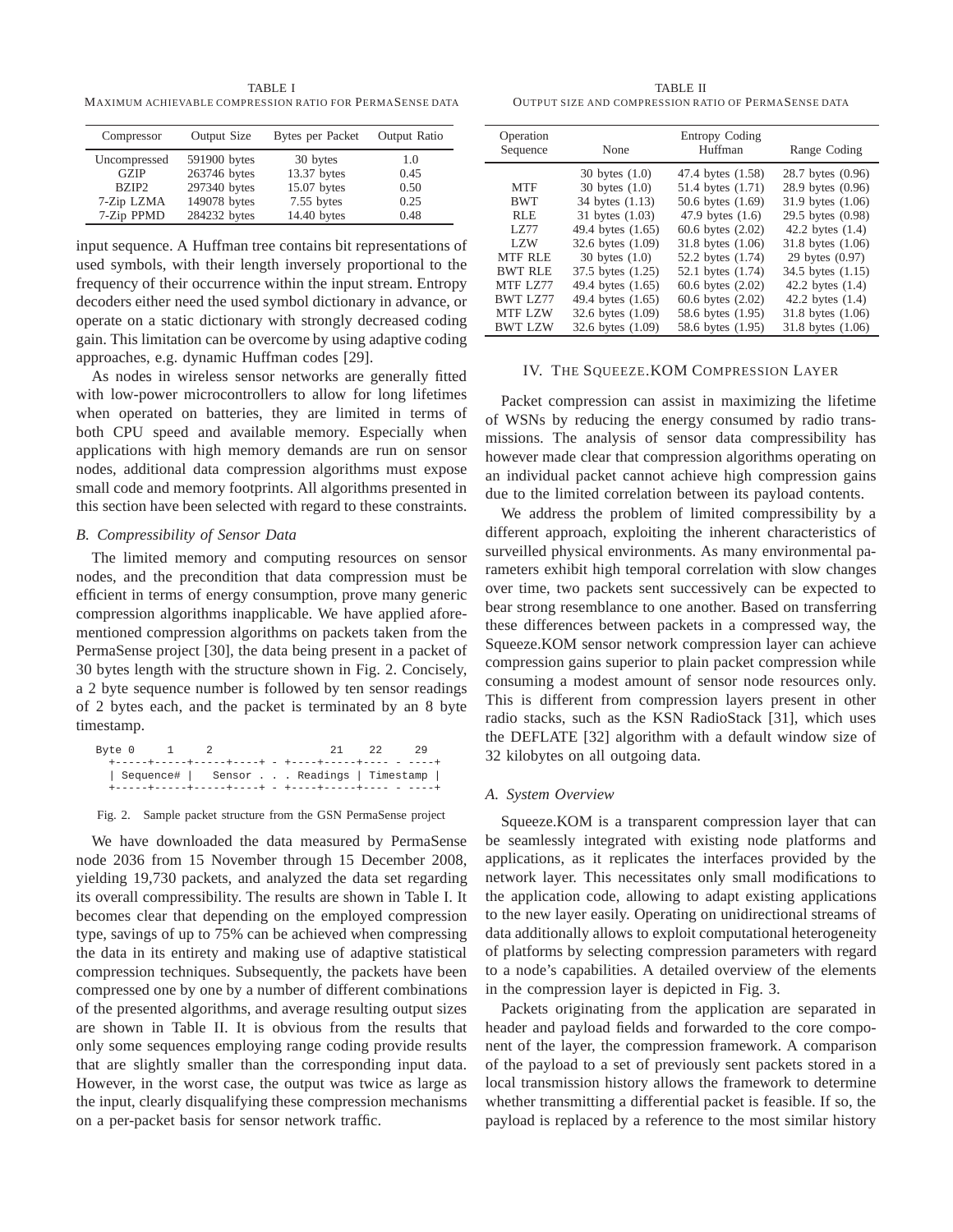

Fig. 3. Internal structure of the compression layer

element, and the difference between both sequences. Subsequently, the payload is analyzed regarding its compressibility and compressed if savings can be achieved thereby.

The receiver operates in reverse to the data encoding at the sender. Received packets are forwarded to the local compression framework, where compressed contents are first decompressed. When packet differences have been transferred only, the original sequence is restored by combining the received difference data with the local history, while full packets are directly forwarded to the application after inserting their payload into the reception history.

In case energy-efficient multi-hop data transfer to a sink node is required, i.e. no in-network processing needs to take place, data can be directly forwarded without the need for local decompression at intermediate nodes. The source address must however be retained within the packets to indicate to the receiver which index packet set to use. Extending the compression layer by routing functionalities is possible, though beyond the scope of this paper. Hence, currently all incoming packets are decompressed before taking any further actions.

## *B. Compression by Differential Transmission*

Based on the determined characteristics that many subsequently sent packets in sensor networks bear high resemblance to each other, we propose an encoding scheme based on encoding payload differences to the last fully sent packet. To differentiate packet types in this paper, we term packets that were fully sent as *index* packets, denoting their payload as  $I_n$ , where  $n$  is the number of the entry within a locally stored array of index packets. A separate transmission history of index packets is maintained for each receiver node. It stores the index n, the corresponding data  $I_n$  and a hash value  $Hash(I_n)$ of the data which is inserted in differential packets to ensure sender and receiver are in sync. Opposed to index packets which contain a full payload, we assign differential packets the term  $\Delta_n$ , where *n* is the index of the referred index packet.

We have implemented three methods to generate the differential of  $I_n$  and the payload P to be sent:

- 1) By means of bytewise arithmetic subtraction  $(P I_n)$ , payloads with high similarity result in a sequence of values close to zero.
- 2) Performing an XOR operation on the payloads of similar packets ( $P \oplus I_n$ ) results in an output stream with a sparse number of set bits.
- 3) Preceding the XOR operation in the previous method by a conversion of the payloads to Gray Code [33] results in an output stream  $(GC(P) \oplus GC(I_n))$  with an even higher number of '0' bits, however at the cost of computationally expensive decoding.

To support compression of the bitstream generated by the XOR operation, we have implemented a distance coding scheme operating on bit level. As the maximum number of bits in an IEEE 802.15.4 packet is limited by the standard, we have used a variation of Golomb-Rice coding [34] that encodes the distance between '1' bits, i.e. the length of runs of '0' bits. This distance coding step simultaneously reduces the entropy in the output. The resulting average number of '0' bit runs in the output are compared in Table III, where differences of the current payload  $P_i$  to both the first packet  $P_0$  and the previous  $P_{i-1}$  are compared. The threshold of RLE was set to only compress sequences of two or more repetitions of the same symbol, and the Golomb-Rice scheme was set to operate on a basis of 8. The observed small benefit of applying the Gray Code (*GC*) to the packets is however faced by an increased decoding effort and thus neglected in the further analysis.

The structure of our binary distance code is shown in Table IV. When no '0' bit is encountered between '1' bits in the input, the resulting code output is only one bit long, thus not increasing the size of the output. Runs of '0' bits with lengths of  $1...8$  are encoded in a 5 bit symbol, while run lengths of 9...70 are represented in an 8 bit symbol. Two symbols are reserved; an output with all bits set to '1' indicates the end of the input data (which is necessary as bytealignment is not ensured), while the same code with the LSB unset signals that the number of '0' bits exceeds 71 and is therefore calculated as the sum of 71 and the value of the succeeding code.

TABLE IV REALIZATION OF THE BINARY DISTANCE CODE

|          |       | <b>Bit Representation</b> | Interpretation |                |         |       |                           |
|----------|-------|---------------------------|----------------|----------------|---------|-------|---------------------------|
|          |       |                           |                |                |         |       | No zero bit               |
| $\theta$ | $n_2$ | $n_{1}$                   | $n_0$          |                |         |       | $n(1-8)$ zeroes           |
|          | $n_5$ | $n_4$                     | $n_3$          | n <sub>2</sub> | $n_{1}$ | $n_0$ | $n(9-70)$ zeroes          |
|          |       |                           |                |                |         |       | $71+n$ (next code) zeroes |
|          |       |                           |                |                |         |       | End of data               |

If the application layer invokes a packet send call, the corresponding payload  $P$  is checked for similarities with the elements in the history table. If no entries with sufficiently high similarity are present, a new entry is created in the history table, and assigned the next available index. In case all indices are taken already, the existing index element which has not been used for the longest time is replaced with the new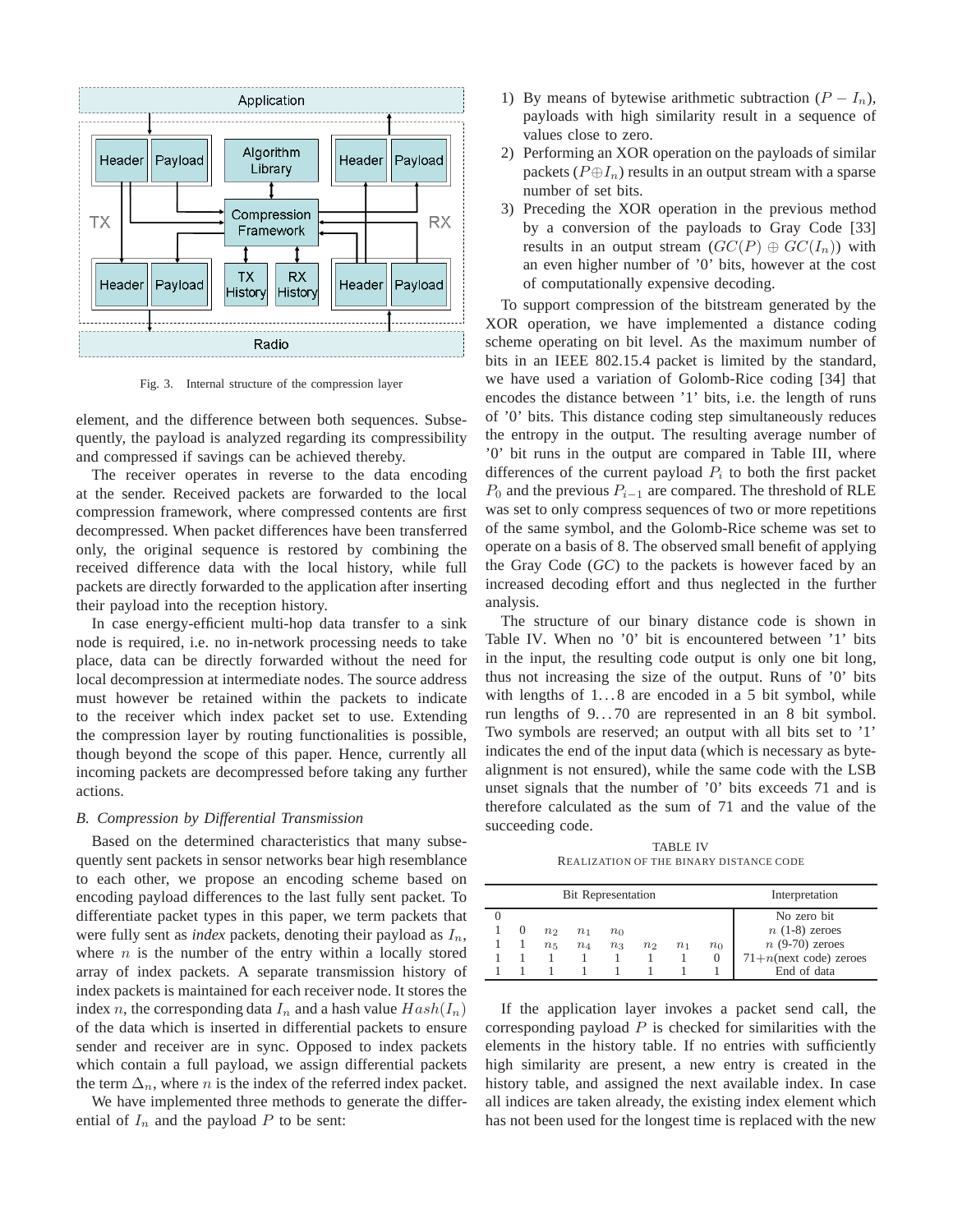TABLE III PERFORMANCE STATISTICS OF THE PRESENTED DIFFERENTIATION ALGORITHMS, APPLIED TO PERMASENSE DATA

| Input                                          | Mean length         | Mean length   | Longest  | Longest   |               | Output Size after Compression/Coding |                        |
|------------------------------------------------|---------------------|---------------|----------|-----------|---------------|--------------------------------------|------------------------|
|                                                | of $'0'$ runs       | of $'1'$ runs | $0'$ run | $'1'$ run | <b>RLE</b>    | Golomb-Rice                          | <b>Binary Distance</b> |
| $P_i$                                          | $2.15$ bits         | $2.16$ bits   | 35 bits  | 20 bits   | $31.05$ bytes | 75.72 bytes                          | 44.98 bytes            |
| $P_i - P_0$                                    | $2.35$ bits         | $2.09$ bits   | 95 bits  | 26 bits   | 29.49 bytes   | 72.89 bytes                          | $43.05$ bytes          |
| $P_i \oplus P_0$                               | $2.53 \text{ bits}$ | $1.89$ bits   | 95 bits  | 15 bits   | $29.45$ bytes | 64.66 bytes                          | $42.18$ bytes          |
| $GC(P_i) \oplus GC(P_0)$                       | $2.58$ bits         | $1.75$ bits   | 98 bits  | 7 bits    | $29.82$ bytes | $45.71$ bytes                        | $42.10$ bytes          |
| $P_i - P_{i-1}$                                | 16.45 bits          | $3.43$ bits   | 237 bits | 25 bits   | $21.40$ bytes | 34.40 bytes                          | 15.17 bytes            |
| $P_i \oplus P_{i-1}$                           | 18.40 bits          | $1.99$ bits   | 237 bits | 17 bits   | $21.39$ bytes | $20.71$ bytes                        | 13.39 bytes            |
| $\mathrm{GC}(P_i) \oplus \mathrm{GC}(P_{i-1})$ | 18.23 bits          | $1.45$ bits   | 237 bits | 7 bits    | $21.38$ bytes | $16.97$ bytes                        | $12.98$ bytes          |

index packet and the corresponding hash value is calculated. On the other hand, if the similarity requirement is fulfilled, the differential between  $I_n$  and  $P$  is calculated. The resulting  $\Delta_n$  is then transferred in conjunction with  $Hash(I_n)$  to make sure an identical  $I_n$  is referred to at both sender and receiver. If both packet payloads are identical, an empty  $\Delta_n$ is transmitted. Squeeze.KOM supports compression of both index and differential packets, denoted as  $I_{n,enc}$  and  $\Delta_{n,enc}$ , respectively. However, due to the small compression gain for index packets observed in Table II, we focus on compression of delta packets in this paper. In case compression does not reduce the packet size or is not viable by means of energy efficiency, the data is sent uncompressed.

| Bit. O |  |                                                           |  |  |  |
|--------|--|-----------------------------------------------------------|--|--|--|
|        |  | reserved $ $ enc $  I/\Delta  $ History element index $ $ |  |  |  |

Fig. 4. Example bit structure of the status field

A status field is added to the data to transfer required information to the receiver, such as the index  $n$  of the element in the history table, flags whether the payload is compressed and if it represents an index or a differential packet. Currently reserved bits could be employed to provide QoS parameters to the receiver in future implementations. A sample implementation of the status field, as used in our current implementation, is shown in Fig. 4. Limited to a single byte, the overhead is reduced in cases of incompressible payload data, while allowing for a history size of 16 elements.

The memory consumption of the compression layer is dominated by the number of index packets stored for outgoing and incoming connections, and can thus be reduced both by limiting the number of entries for outgoing data, as well as by notifying neighbor nodes to reduce the number of entries allocated for their transmissions. Each sender node can decide whether its outgoing links are fitted with unique index lists, or if a common list is employed, however necessitating mechanisms to ensure all neighbors are in sync with the latest set of index packets.

## *C. Decoding the Data*

To restore the packet payload contents from  $\Delta_{n,enc}$  (or  $\Delta_n$ , respectively), a local copy of the referred index packet  $I_n$ is required. Receivers thus have to keep track of incoming index data, maintaining a history list with information about

the set of formerly received indices  $n$  and the corresponding index packets  $I_n$ , identical to the table present at the sender side. The hash value does not need to be transferred with the index packet; instead it is calculated locally on reception of an index packet. Incoming packets  $\Delta_{n,enc}$  contain a copy of the hash value of  $I_n$  and can thus determine whether the identical history element is referred to. In our current implementation, the length of the hash value has been defined as 8 bits. If a mismatch is detected, the packet can either be discarded, or the sender be prompted to retransmit the packet as an index packet, depending on the importance of the data. This check is essential to encounter lost index packets and ensure that nodes rejoining the network do not operate on outdated index data. By default, packets are transferred in a besteffort manner, where the compression layer is not required to provide any latency or delivery guarantees. If reliable transport is required, additional QoS mechanisms can be integrated by using the reserved fields, allowing to specify latency or reliability requirements.

# V. PERFORMANCE EVALUATION

The presented compression layer has been implemented and analyzed in detail in a simulation environment. The identified tunable parameters and their impact on the overall performance of Squeeze.KOM are presented and discussed in the following subsections. Finally, the application has been ported and evaluated on SunSPOT nodes.

For the following experiments, we have set up a simple network topology with one sender and a single receiver node. Unless specified otherwise, we have assumed an ideal communication channel (no packet loss). For the evaluation, we have again used the PermaSense data set with the structure given in Table 2. The entire 19,730 packets were used for all conducted experiments, and the XOR operation on P and  $I_n$ , followed by binary distance coding were used to compress delta packet payloads, while index packets have been transferred uncompressed. To maintain the clarity of our analysis, we have empirically determined and retained some parameters throughout the experiments. This provides a representative assessment of the performance of Squeeze.KOM when applied on real sensor data for the given scenario. A generalization of the results can however not be performed directly, as optimal results depend on both the application and environmental parameters of the deployed WSN, which might differ significantly.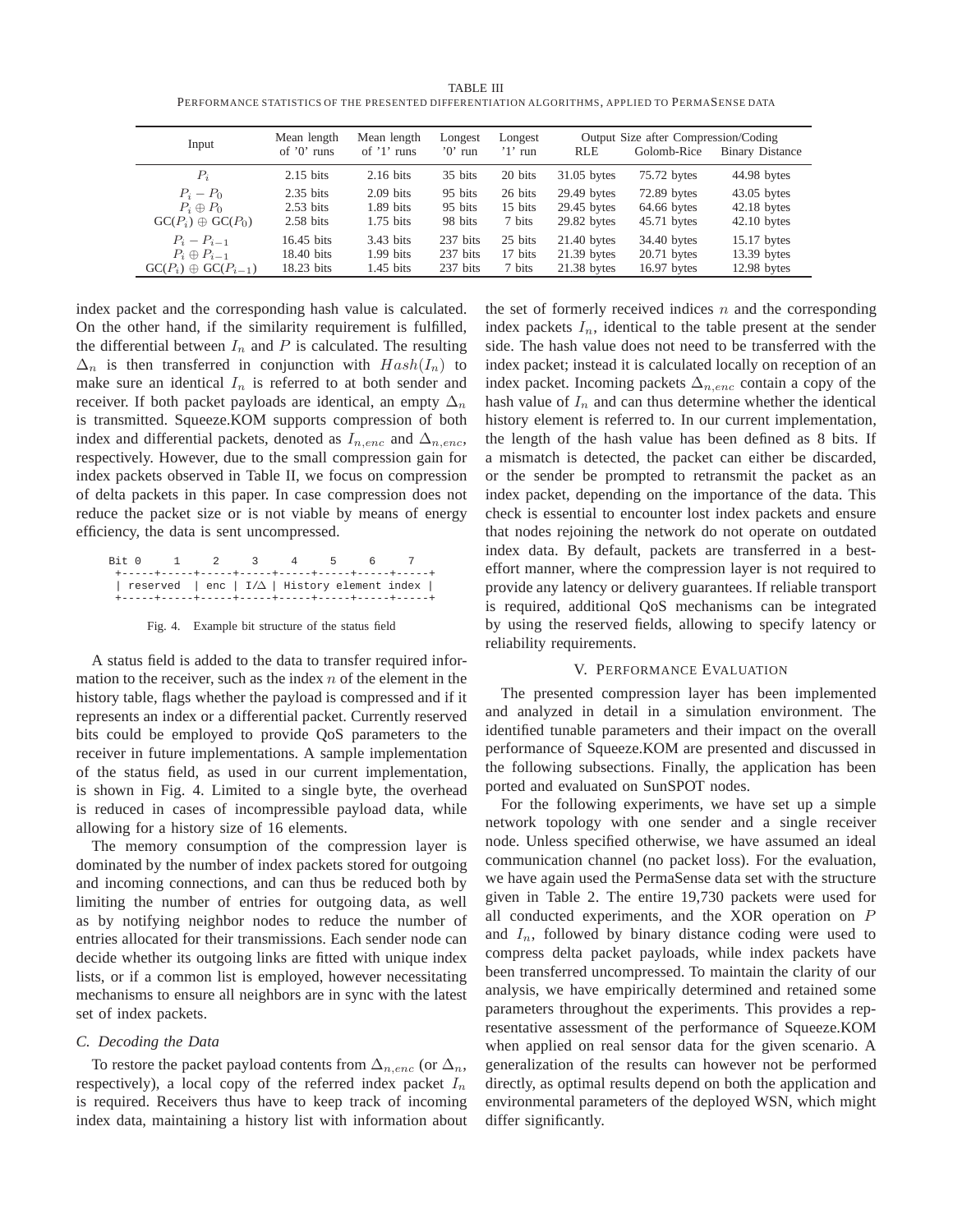

Fig. 5. Impact of the similarity threshold on history mismatches and compression gain for one and four streams

#### *A. Impact of the Similarity Requirement Threshold*

To generate a compressible differential packet, the payload to be compressed must exhibit sufficient similarity to an element stored in the local history. As the XOR operation is part of the differentiation step and needs to be performed anyway, Squeeze.KOM uses the Hamming distance as its metric for similarity to the history elements, i.e. it counts the number of '1' bits in the result of the XOR operation. It is necessary to define a maximum allowed number of differing bits as the threshold for similarity. Small threshold values hereby lead to highly compressible differential packets, as the resulting data features long runs of '0' bits and is thus well suited for the binary distance code. However, choosing too small threshold values also results in a greater number of mismatches with the local history, and thus to an increased number of index packet transmissions. In contrast, high threshold values result in less compressible delta packets. The impact of the similarity threshold has been analyzed for the single stream contained in the data set, and the results are shown in Fig. 5(a).

Clearly, a high value for the similarity threshold results in the smallest number of mismatches, and hence the smallest number of required (uncompressed) index packet transmissions. The compression gain, being an indicator for the achievable size reductions by applying Squeeze.KOM, is analyzed in Fig. 5(b) and confirms that high threshold values lead to degraded compression ratios.

It is hence mandatory to find a compromise between threshold and compression gain. In the following simulations, we therefore assume a maximum allowed deviation of 40 bits (equalling the sixth part of the overall payload length of 30 bytes) for the given data set, where an average number of history mismatches of 9% has been determined.

## *B. Impact of the History Size*

When a single stream of data with small changes over time is transferred with the determined settings, the presented algorithm leads to an average compression gain of around 35%. However, when multiple streams of data need to be transferred between two nodes, a correlation between these streams is not necessarily given.

The compression layer has hence been tested with four different PermaSense streams being transferred in parallel. The ratio of history mismatches is shown in Fig. 5(c), clearly confirming that a history size smaller than the number of distinct streams is insufficient to achieve gains by compression. Instead, the compression layer will exclusively transfer index frames in this case, thus increasing the packet size by one byte due to the status field. The compression gain is depicted in Fig. 5(d), proving that gains similar to the single stream case are possible when the history is dimensioned well.

It can also be noticed that, in both cases, larger history sizes lead to slightly increased maximum compression gains, but as well shift the corresponding threshold value to the left. This originates from the fact that less index replacements take place when large history sizes are used, and thus old index entries remain longer in the history list.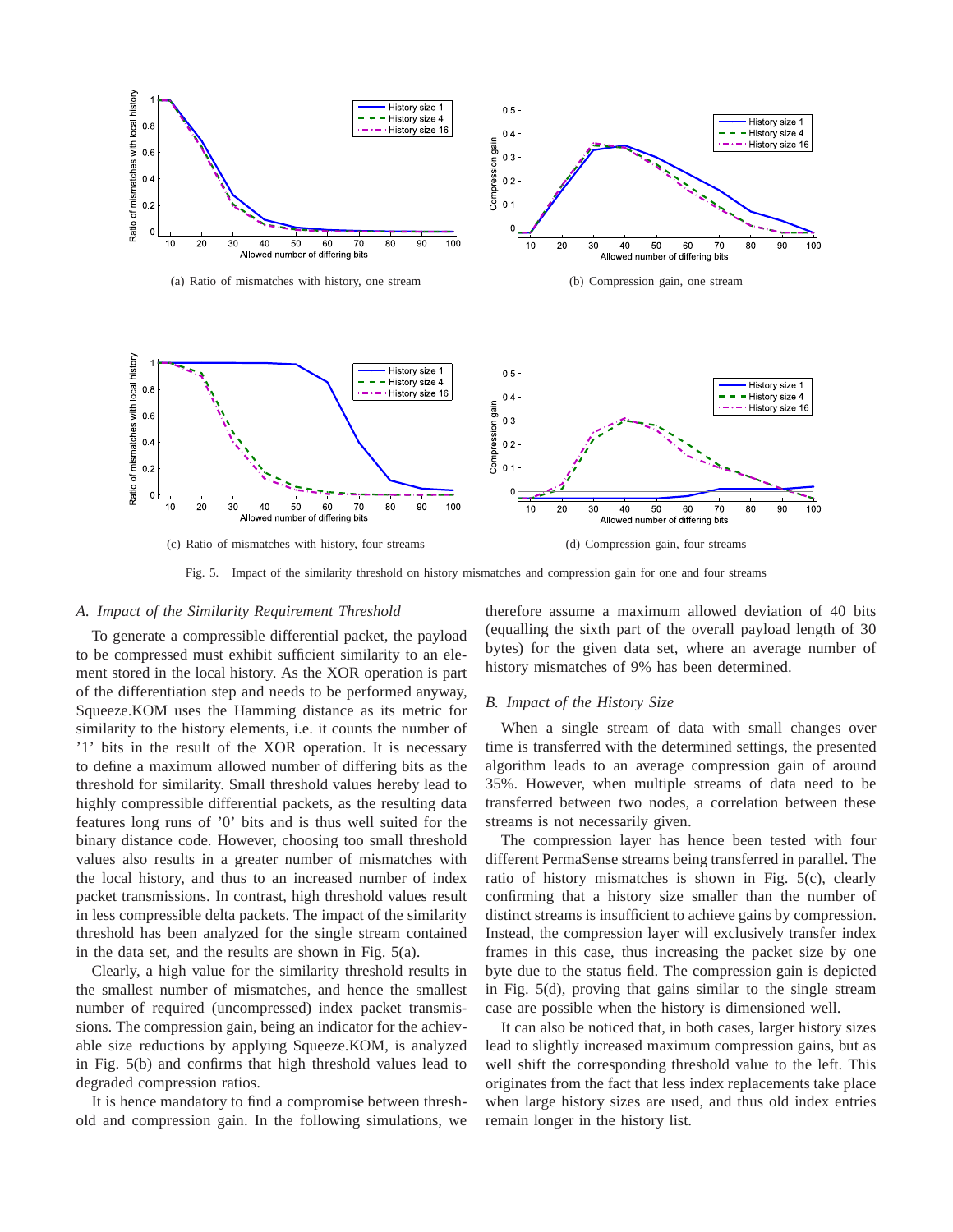

Fig. 6. Impact of the refresh interval on packet loss and compression gain

# *C. Impact of Packet Loss*

The presented single-hop scenario was modified to use a lossy channel, with packet success probabilities of  $P_S$  =  $\{0.95, 0.9, 0.8, 0.6\}$ . The application was configured to use a single PermaSense stream, a history size of one element and a similarity threshold of 40 bits. To recover from the loss of index packets, the sender node was extended by an index refresh interval. When the number of sent delta packets referring to the same index packet exceeds the refresh interval, the data to be sent is transmitted as an index packet. This may be the case even in cases when the similarity requirement is fulfilled, but is important to keep the index packet list at the receiver up to date.

It is clearly visible in Fig. 6 that in cases where index packets are sent more frequently, a higher success probability is given, however at the cost of not applying differential compression on these index packets. The compression gain is thus reduced in favor of an increased probability of receiving correct and complete data. For a large refresh interval, the overall packet loss rate roughly increases by 50% compared to uncompressed transmission. However, the refresh interval could easily adapt to the channel conditions and dynamically adjust itself during runtime.

#### *D. Summary of the Simulation Results*

The compression gain analysis of Squeeze.KOM has shown that under both idealized and realistic channel conditions, a data set taken from a real sensor network deployment can be reduced to less than two thirds of its initial size by using our compression layer. The tunable parameters have been presented, and the corresponding optimum settings for the given scenario been analyzed. A history size equal to the number of streams transported at a time has shown to already result in good compression gains. A similarity threshold below 20% of the payload bit length exposes highest compressibility values for the resulting differential packets due to the selected binary distance code. Although missing index packets add to the impact of packet loss when using the compression layer, good compression ratios can already be achieved with refresh intervals of only five packets, effectively alleviating the problem of lost index packets.

# *E. Real-World Evaluation*

The compression layer has been ported to the SunSPOT platform<sup>1</sup>, and data from a SunSPOT's integrated sensors was transmitted to a set of four sink nodes, following the payload structure indicated in Fig. 7. Identical to PermaSense packets, the payload is composed of a 2 byte sequence number followed by ten sensor readings (acceleration and tilt in three dimensions, temperature, light intensity, the state of the integrated momentary switches, and the current supply voltage level) of 2 bytes each, and an 8 byte timestamp. Although using the same structure as the PermaSense data, the chosen set of sensors differs, and the accelerometers introduce even faster changes of sensor readings, decreasing the compressibility of the data.

| Byte 0 |  |  | - 21 -                                                  | -29 |
|--------|--|--|---------------------------------------------------------|-----|
|        |  |  | +------+-----+-----+----+ - +----+-----+----- - - ----+ |     |
|        |  |  | Sequence#   Sensor Readings   Timestamp                 |     |
|        |  |  | +-----+-----+-----+----+ - +----+-----+----- - - ----+  |     |

Fig. 7. Packet structure used for the real-world validation

The sink nodes were located in an office environment and distributed around the sender, at a distance of 5 meters. The sender was worn on the wrist of a typing person and configured to transmit 10,000 successive packets with sensor readings, sending each of them twice; once without compression to get an estimate on the real channel loss rate, and once using the Squeeze.KOM compression layer. The compression layer was again configured to use a history size of one element, a threshold value of 40 bits and a refresh interval of 5 packets, as determined in the preceding sections for the PermaSense data. Although this parameter set does not result from a previous analysis of the data characteristics, the results for packet loss and the savings achieved by packet compression compared in Table V confirm that the Squeeze.KOM compression layer is operating as intended on real hardware and exposes behavior similar to the simulation results. Besides the expected slight increase in unrecoverable packets, resulting from outdated or missing index elements, the use of the compression layer leads to compression gains of around 12% even in our scenario where highly dynamic accelerometer data comprised a major part of the payload.

<sup>1</sup>SunSPOTs have been selected for the sake of eased implementation. Squeeze.KOM is however not limited to this mote platform.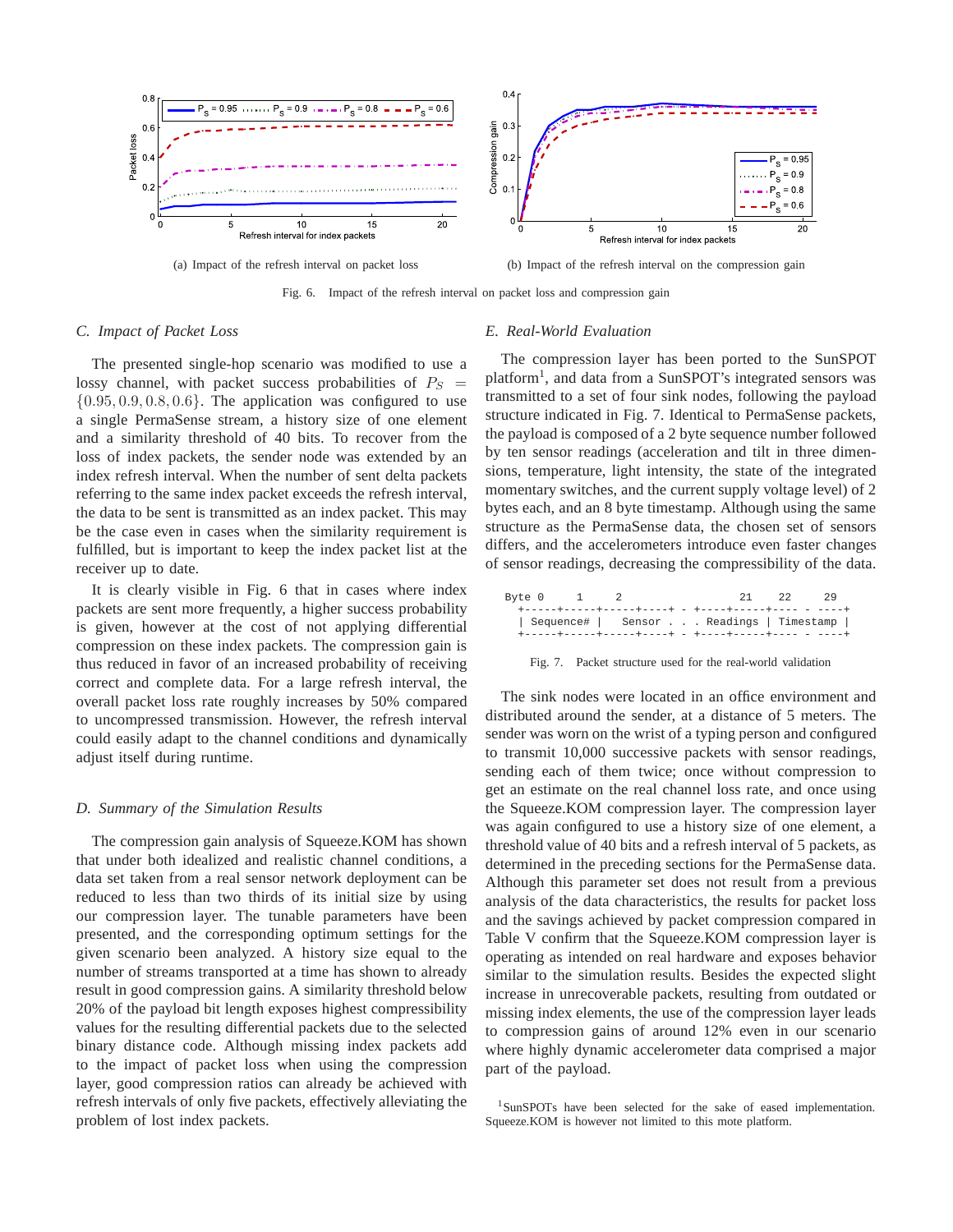TABLE V REAL-WORLD EVALUATION OF THE COMPRESSION LAYER

|                     | Node 1 | Node 2 | Node 3 | Node 4  |
|---------------------|--------|--------|--------|---------|
| Loss (uncompressed) | 2.3%   | 6.4%   | 3.0%   | 4.3%    |
| Loss (compressed)   | 2.7%   | 8.1%   | 4.7%   | $6.1\%$ |
| Compression gain    | 12.1%  | 11.1%  | 12.0%  | 12.0%   |

#### VI. RELATED WORK

The area of data compression in wireless sensor networks has been addressed in different ways in recent research. Barr and Asanović have determined in [35] that the energy consumed by the radio device to transmit one byte of data on the radio can also be used to perform up to a thousand CPU operations. This allowed them to conclude that data compression was feasible by means of energy consumption if less energy was consumed by the compression operation than required to send the uncompressed packets. Their findings were however based on Compaq Personal Server handheld devices, offering many times the resources available on common WSN nodes. Sadler and Martonosi built on these results and analyzed energy consumptions of common sensor network platforms in [12], determining that between four thousand and two million instructions (depending on the employed radio transceiver device) can be executed by a MSP430 microcontroller at the same energy required to transfer one byte on the radio, confirming the general idea that data compression is viable on sensor nodes. They developed the S-LZW algorithm, optimized to run on sensor nodes and compress blocks of data stored on the node's external memory.

In [36], Kimura and Latifi also noticed that most existing compression applications designed for computers with megabytes of RAM and CPU speeds of hundreds of MHz, are not suited to be run on resource-constrained sensor node platforms. Instead, they summarize four approaches to compress different types of data in WSNs, applicable for resourceconstrained sensor nodes. However, the compared approaches either specifically relate to spatially correlated data, or describe highly application-specific means of data compression. Pattem et al. also describe a scheme for routing with compression of spatially correlated data in [37].

Our approach bears resemblance to the RObust Header Compression framework (ROHC) [38], which recognizes similarities in header data of packets and transmits the differences only when it is sure that the receiver can decode them accordingly. However, ROHC requires steady network topologies, where sender and receiver can assume a long-term stability of their link, which is commonly not given in sensor networks. When packet structures are statically defined prior to node deployment, and some fields are known to remain constant or only change incrementally, the EasiPC packet compression scheme by Ju and Cui can be used to transmit changed fields only [39]. This method however requires developers to specify the type of each payload field in advance and fails when contents deviate from the definition. Another solution to transmit compressed differential data is the VCDIFF protocol [40]. It uses the original data to create a dictionary for compression of further packets and only transmits these encoded differential data to the receiver. As with ROHC, it must be ensured that the original data is present at the receiver as well, so both parties operate on the same dictionary.

Tsiftes et al. have focussed on compressing firmware updates that are transferred over the radio, applying the SBZIP algorithm [10], a derivative of the BZIP2 mechanism, modified for operation in sensor networks. However, it does not target to compress any application-generated data, but instead performs stateless compression of application code, thus being a good supplement to application-level encoding mechanisms. Finally, a couple of lossy compression algorithms exist, such as the transmission of packet predictions, as presented by Blass et al. in [41]. The approach of using Kalman filters to predict readings is however computationally expensive as well as lossy, and thus not directly related to our approach.

# VII. CONCLUSIONS

We have presented Squeeze.KOM, a transparent compression layer that seamlessly integrates with any sensor node platform. The layer operates transparently, rendering major modifications to application software unnecessary. We have presented a stream-oriented compression scheme that deliberately exploits the temporal correlation of sensor data. Its performance on sensor data taken from real nodes has indicated that significant savings can be achieved, even when applying only basic differentiation and compression mechanisms.

Being entirely independent of application level compression and fully interoperable with energy-aware MAC layers, our solution can be integrated with any application, and on any platform with resources to spare. As the packet headers are left untouched, our approach can even be seamlessly combined with header compression to further compact the packet. Its lossless character allows to transfer both sensor readings as well as network management and topology control messages. Decreased packet transmission durations, resulting from packet size reductions, lead to energy savings and thus extended node lifetimes in WSNs.

#### **REFERENCES**

- [1] G. J. Pottie and W. J. Kaiser, "Wireless Integrated Network Sensors," *Communications of the ACM*, vol. 43, no. 5, pp. 51–58, 2000.
- [2] I. Akyildiz, W. Su, Y. Sankarasubramaniam, and E. Cayirci, "A Survey on Sensor Networks," *IEEE Communications Magazine*, vol. 40, pp. 102–114, 2002.
- [3] Texas Instruments Inc., "CC2420: 2.4 GHz IEEE 802.15.4 / ZigBee-Ready RF Transceiver (Rev. B)," 2007. [Online]. Available: http://www.ti.com/lit/gpn/cc2420
- [4] B. Krishnamachari, D. Estrin, and S. Wicker, "The Impact of Data Aggregation in Wireless Sensor Networks," in *Proceedings of the International Workshop on Distributed Event-Based Systems (DEBS)*, 2002.
- [5] T. Arici, B. Gedik, Y. Altunbasak, and L. Liu, "PINCO: A Pipelined In-Network COmpression Scheme for Data Collection in Wireless Sensor Networks," in *Proceedings of the 12th International Conference on Computer Communications and Networks (ICCCN)*, 2003.
- [6] D. Petrović, R. C. Shah, K. Ramchandran, and J. Rabaey, "Data Funneling: Routing with Aggregation and Compression for Wireless Sensor Networks," in *Proceedings of the First IEEE International Workshop on Sensor Network Protocols and Applications (SNPA)*, 2003.